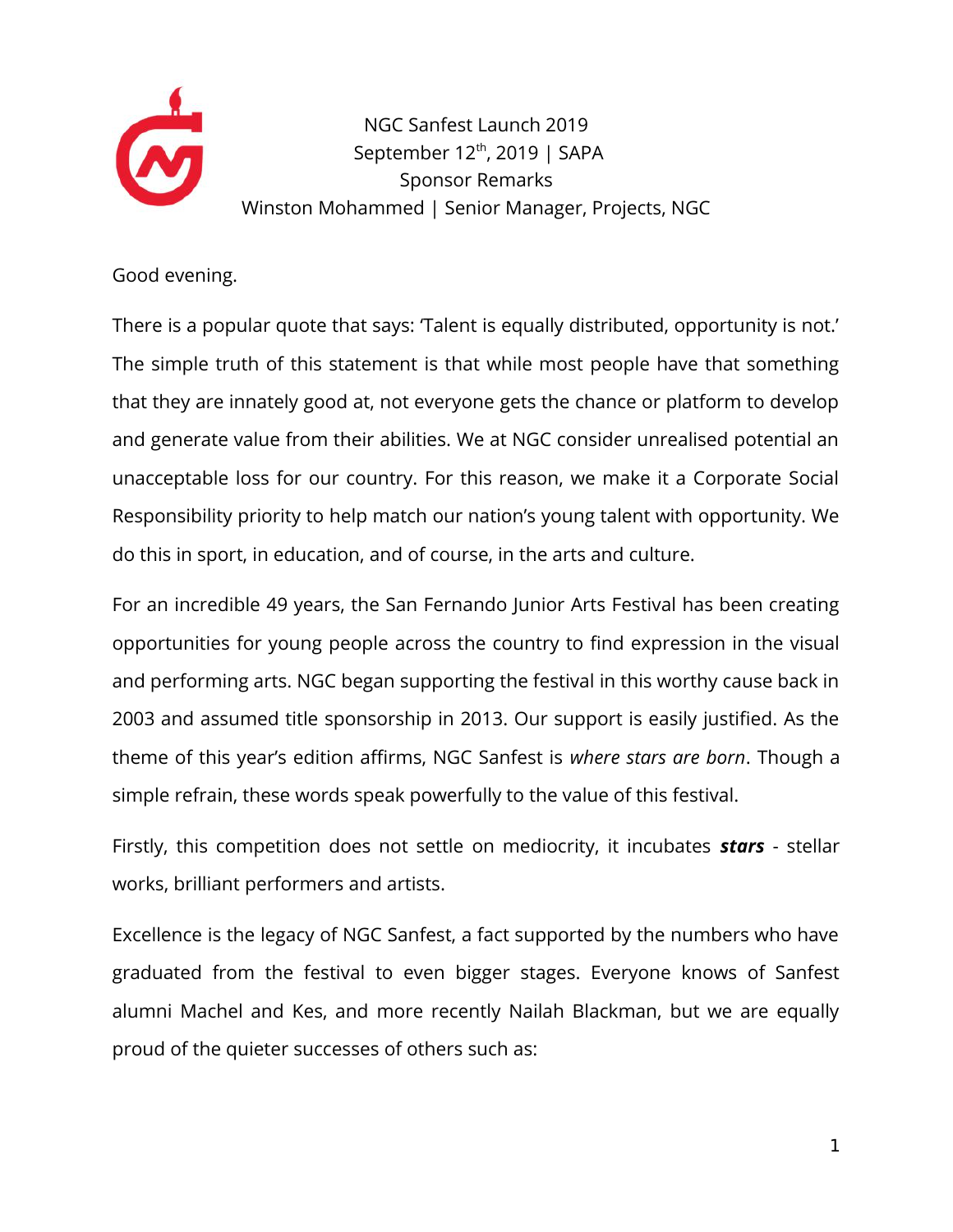- Makesi Peters, International Youth Committee Ambassador to Trinidad and Tobago and former President of the Guild of Students at The UWI, St Augustine
- Rondell Donawa, attorney-at-law and two-time South Calypso Monarch
- Khion De Las, lecturer at The UWI, St Augustine, and prodigious pannist and arranger with an international footprint
- Kevan Caliste, grandson of the great Black Stalin, himself a budding calypsonian
- And more personally to NGC, Leah La Borde, a former Sanfest dancer who interned with us this year, who is currently studying Communication Arts in New York

The success of these and many other artists post-Sanfest is no coincidence. It testifies to the standard of Sanfest competition which bids students bring their best and encourages them to grow through challenge.

This brings me to the next operative word in the festival theme, *Where Stars are* **Born**. If you listen to the stories of accomplished artists – singers, dancers, musicians, visual artists – you would find a unifying thread across all narratives. In order to move from anonymity to fame and fortune, they needed a stage - that first platform to stand in the spotlight and be discovered.

That, ladies and gentlemen, is an undervalued gift that NGC Sanfest offers its participants. Whether their craft is song, dance, music, art, theatre, NGC Sanfest is that *first stage* that aspiring artists need to announce their talent – to be *born* and take their first steps on the road to stardom.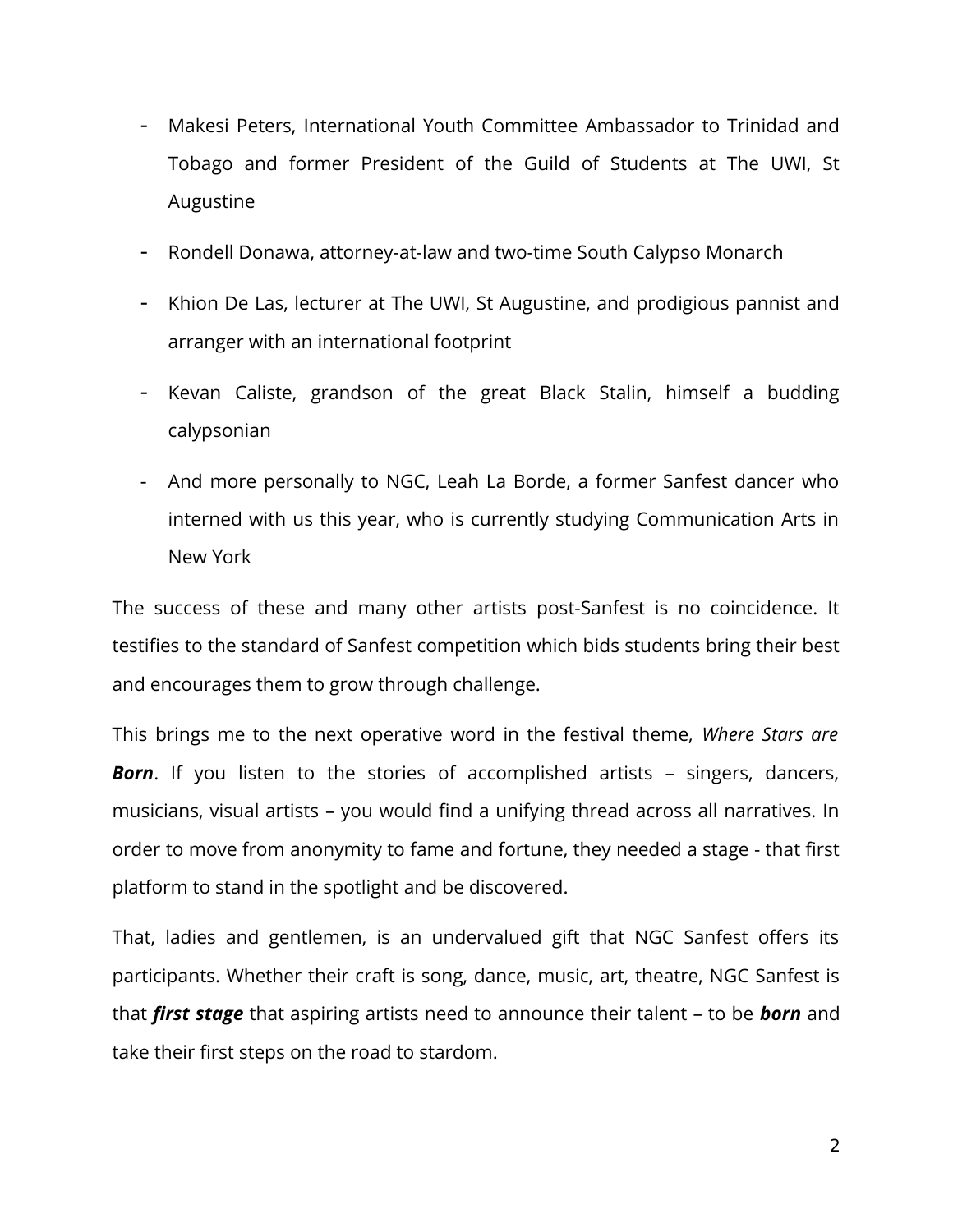That said, while many have used the Sanfest stage as a springboard for careers in the arts and other fields, there are many others who have missed or are missing opportunities by not taking full advantage of this platform. Looking at participation data over the past two years, the number of Primary Schools entering the competition increased from 2017 to 2018, but the number of participants fell almost 20%. For Secondary Schools, both the number of schools and students taking part fell year on year by nearly 25%.

It is our sincere hope that the numbers for 2019 reflect an uptick in participation because now more than ever our country needs our young people to explore and develop their extra-curricular talents. The creative industries will assume even greater importance in our economy, and there is room for young people to profit greatly if they seize their opportunities.

On that note, I want to take my minute here on stage to appeal to schools and students to see the potential of the Sanfest stage to open doors and jumpstart careers.

NGC Sanfest is where stars are born, yes, but this is only true because first and foremost, NGC Sanfest *gives talent an opportunity*. Through this competition, our students can unleash and shine and become, but they must first step on stage. Teachers and parents, encourage the students in your care to participate, support them and help them see the value on offer. At the very least, they will take from the experience valuable lessons in confidence and communication; but the opportunity is also theirs to premiere on this stage as a future star of Trinidad and Tobago.

I close with best wishes to the festival organisers for a successful 2019 edition of NGC Sanfest and reiterate the commitment of NGC to stand with you in service of our youth, and the arts and culture.

3